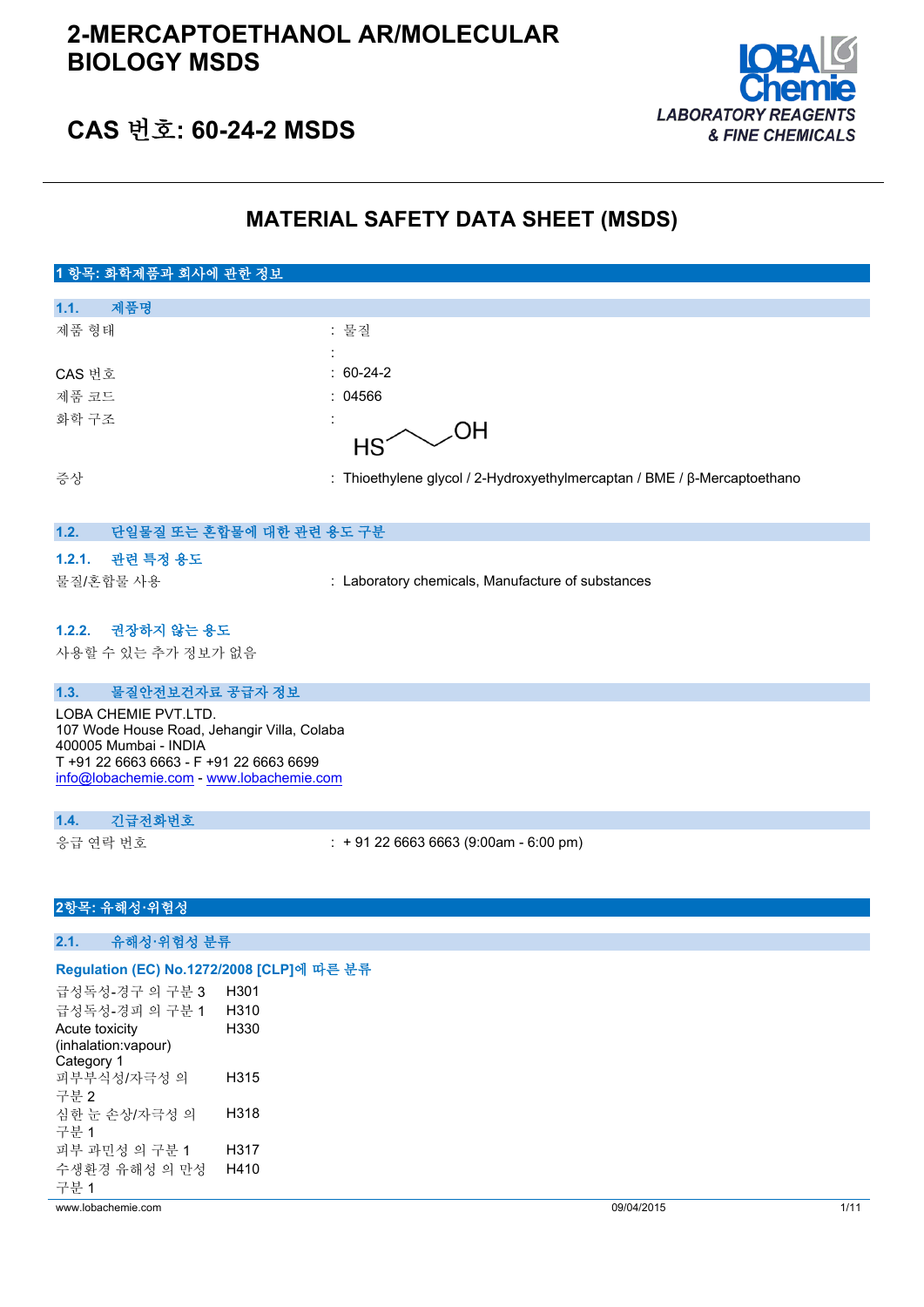물질안전보건자료

분류 범주 및 위험 고지 전문: 16항 참조

#### **Directive 67/548/EEC 또는 Directive 1999/45/EC에 따른 분류**

T; R23/24/25 Xi; R41 Xi; R38 R43 N; R50/53 Full text of R-phrases: see section 16

### **물리화학적, 인체 건강 및 환경상의악영향**

사용할 수 있는 추가 정보가 없음

| 2.2.<br>예방조치문구를 포함한 경고표지 항목          |                                                                                                                                                                                                                                                                  |  |  |
|--------------------------------------|------------------------------------------------------------------------------------------------------------------------------------------------------------------------------------------------------------------------------------------------------------------|--|--|
| 규정 (EC) No. 1272/2008에 따른 라벨 표시[CLP] |                                                                                                                                                                                                                                                                  |  |  |
| 위험 표시 그림문자(CLP)                      |                                                                                                                                                                                                                                                                  |  |  |
|                                      | GHS05<br>GHS09<br>GHS06                                                                                                                                                                                                                                          |  |  |
| Signal word (CLP)                    | : 위험                                                                                                                                                                                                                                                             |  |  |
| 유해·위험 문구(CLP)                        | : H301 - 삼키면 유독함<br>H310+H330 - Fatal in contact with skin or if inhaled<br>H315 - 피부에 자극을 일으킴<br>H317 - 알레르기성 피부 반응을 일으킬 수 있음<br>H318 - Causes serious eye damage<br>H410 - 장기적 영향에 의해 수생생물에 매우 유독함                                                             |  |  |
| 예방 조치 문구(CLP)                        | : P260 - 분진·흄·가스·미스트·증기·스프레이를 흡입하지 마시오.<br>P273 - 환경으로 배출하지 마시오<br>P280 - 보호장갑·보호의·보안경··안면보호구를 착용하시오.<br>P284 - [In case of inadequate ventilation] wear respiratory protection<br>P301+P310 - 삼켰다면 즉시 의료기관(의사)의 도움을 받으시오<br>P302+P352 - 피부에 묻으면 다량의 물과 비누로 씻으시오 |  |  |

### **2.3. 기타 정보**

사용할 수 있는 추가 정보가 없음

# **3항목: 구성성분의 명칭 및 함유량 3.1. 단일물질** 명칭 : 2-MERCAPTOETHANOL AR/MOLECULAR BIOLOGY CAS 번호 : 60-24-2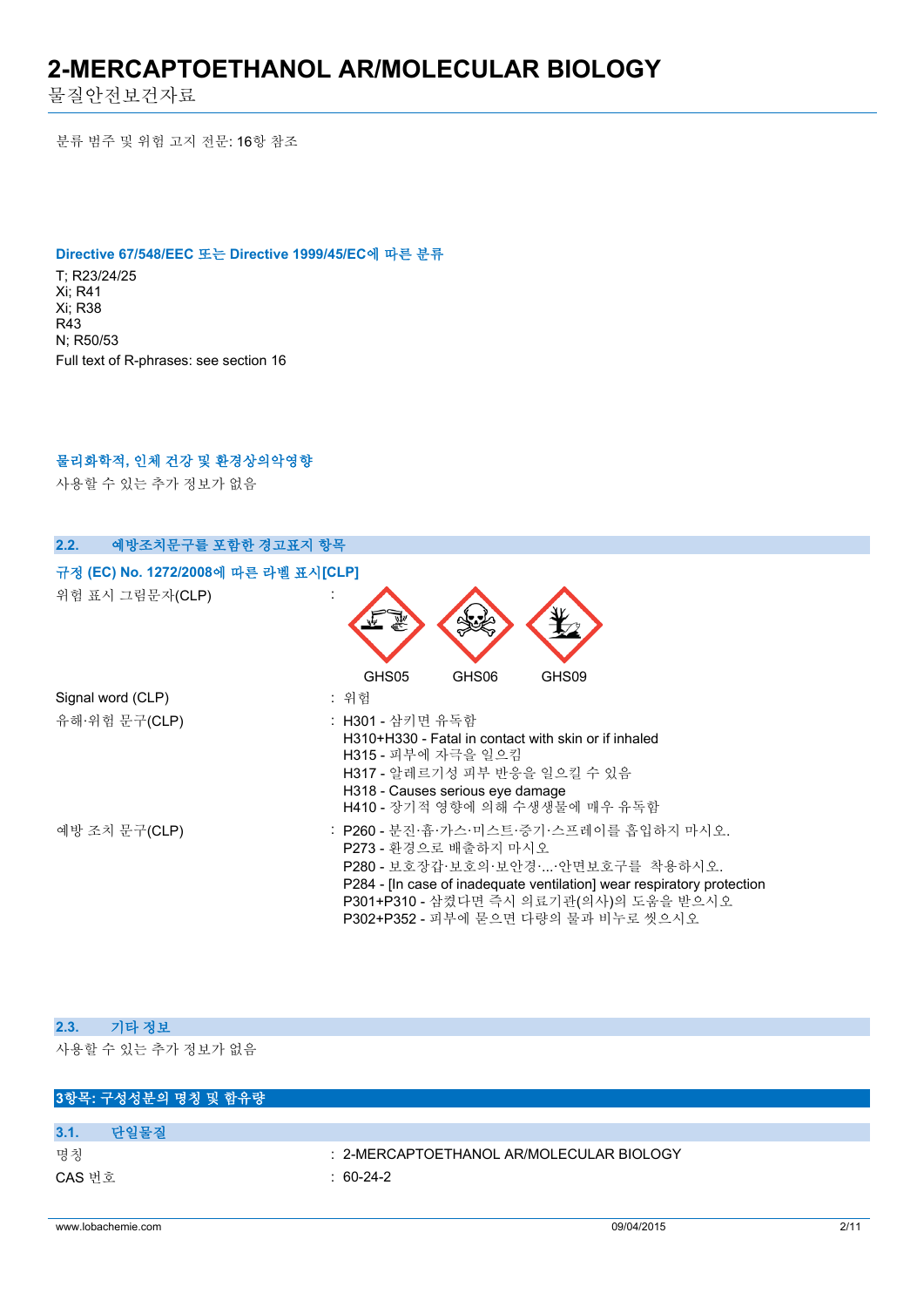물질안전보건자료

R- 및 H- 문구에 대한 전문: 16항 참조

#### **3.2. 혼합물**

해당없음

| 4항목: 응급조치요령                        |                                                                                    |
|------------------------------------|------------------------------------------------------------------------------------|
| 4.1.<br>응급조치 요령                    |                                                                                    |
| 흡입 후 응급 조치                         | : Remove person to fresh air and keep comfortable for breathing. Give oxygen or    |
|                                    | artificial respiration if necessary. If you feel unwell, seek medical advice.      |
| 피부 접촉 후 응급 조치                      | : 피부 자극이 생기면 의학적인 조언·주의를 받으시오. 다량의 비누 및 물로 부드럽게                                    |
|                                    | 씻어내시오. 오염된 모든 의복은 벗거나 제거하시오.                                                       |
| 안구 접촉 후 응급 조치                      | : 가능하면 콘택트렌즈를 제거하시오. 계속 씻으시오. 몇 분간 물로 조심해서 씻으시오.                                   |
|                                    | 눈에 대한 자극이 지속되면 의학적인 조언·주의를 받으시오.                                                   |
| 섭취 후 응급 조치                         | : Rinse mouth out with water. If you feel unwell, seek medical advice.             |
|                                    |                                                                                    |
| 변이원성<br>4.2.                       |                                                                                    |
| 흡입 후 증상/부상                         | : 알레르기성 피부 반응을 일으킬 수 있음.                                                           |
| 피부 접촉 후 증상/부상                      | : Repeated exposure to this material can result in absorption through skin causing |
|                                    | significant health hazard. 피부와 접촉하면 유독함. 피부에 자극을 일으킴.                              |
| 안구 접촉 후 증상/부상                      | : 눈에 심한 손상을 일으킴.                                                                   |
| 섭취 후 증상/부상                         | : 삼키면 유독함. Swallowing a small quantity of this material will result in serious     |
|                                    | health hazard.                                                                     |
|                                    |                                                                                    |
| 4.3.<br>즉각적인 치료 및 특수 치료 필요 여부 표시   |                                                                                    |
| Treat symptomatically.             |                                                                                    |
| 5항목: 폭발·화재시 대처방법                   |                                                                                    |
|                                    |                                                                                    |
| 적절한 소화제<br>5.1.                    |                                                                                    |
| 적절한 소화제                            | : dry chemical powder, alcohol-resistant foam, carbon dioxide (CO2).               |
| 부적절한 소화재                           | : Do not use a heavy water stream.                                                 |
|                                    |                                                                                    |
| 5.2.<br>화학물질로부터 생기는 특정 유해성         |                                                                                    |
| 사용할 수 있는 추가 정보가 없음                 |                                                                                    |
|                                    |                                                                                    |
| 소방대원을 위한 조언<br>5.3.                |                                                                                    |
| 화재 진압 중 보호                         | : Do not attempt to take action without suitable protective equipment.             |
| 6항목: 누출사고시 대처방법                    |                                                                                    |
|                                    |                                                                                    |
| 6.1.<br>인체를 보호하기 위해 필요한 조치사항 및 보호구 |                                                                                    |
| 6.1.1.<br>비응급 요원용                  |                                                                                    |
|                                    | : Evacuate unnecessary personnel.                                                  |
| 응급 조치                              |                                                                                    |
| 응급 구조대용<br>6.1.2.                  |                                                                                    |
| 보호 장비                              | : 적절한 개인 보호구를 착용하시오.                                                               |
| 응급 조치                              | : Stop release.                                                                    |
|                                    |                                                                                    |
| 환경을 보호하기 위해 필요한 조치사항<br>6.2.       |                                                                                    |

장기적 영향에 의해 수생생물에 매우 유독함.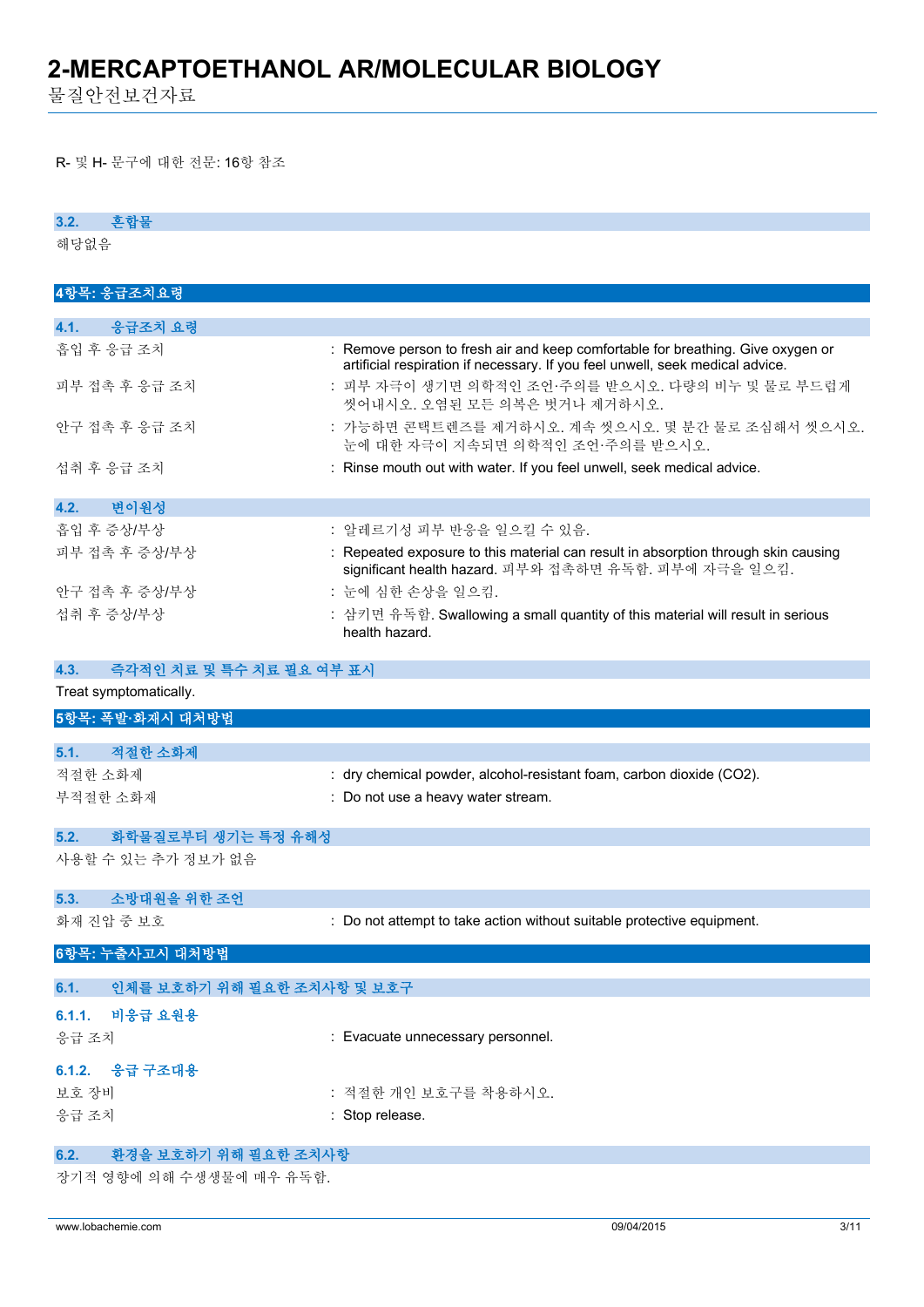물질안전보건자료

| 정화 또는 제거 방법<br>6.3.            |                                                                                                                                                              |
|--------------------------------|--------------------------------------------------------------------------------------------------------------------------------------------------------------|
| 세척 방법                          | : 누출물을 모으시오. On land, sweep or shovel into suitable containers. Soak up spills<br>with inert solids, such as clay or diatomaceous earth as soon as possible. |
| 기타 항목 참조<br>6.4.               |                                                                                                                                                              |
| 사용할 수 있는 추가 정보가 없음             |                                                                                                                                                              |
| 7항목: 취급 및 저장방법                 |                                                                                                                                                              |
| 안전취급요령<br>7.1.                 |                                                                                                                                                              |
| 안전취급요령                         | : 분진·흄·가스·미스트·증기·스프레이의 흡입을 피하시오.                                                                                                                             |
| 위생 조치                          | : 이 제품을 사용할 때에는 먹거나, 마시거나 흡연하지 마시오. 취급 후에는  을(를)<br>철저히 씻으시오. 작업장 밖으로 오염된 의복을 반출하지 마시오. 다시 사용전 오염된<br>의류는 세척하시오.                                             |
| 피해야할 조건을 포함한 안전한 저장 방법<br>7.2. |                                                                                                                                                              |
| 보관 조건                          | : Store in original container. 용기를 단단히 밀폐하시오. 건조한 장소에 보관하시오.                                                                                                 |
| 특정 최종 사용<br>7.3.               |                                                                                                                                                              |
| 사용할 수 있는 추가 정보가 없음             |                                                                                                                                                              |
| 8항목: 노출방지 및 개인보호구              |                                                                                                                                                              |
| 제어 매개 변수<br>8.1.               |                                                                                                                                                              |

사용할 수 있는 추가 정보가 없음

| 노출방지<br>8.2.                 |                                      |
|------------------------------|--------------------------------------|
| 손 보호                         | : 보호 장갑                              |
| 눈보호                          | : Chemical goggles or safety glasses |
| 신체 보호                        | : 적절한 보호복을 착용하시오                     |
| 호흡기 보호                       | : Wear appropriate mask              |
| 9항목: 물리화학적 특성                |                                      |
| 9.1.<br>기본적인 물리화학적 특성에 대한 정보 |                                      |
| 물리적 상태                       | : 액체                                 |
| 분자량                          | : 78.13 g/mol                        |
| 색상                           | : Pale pinkish colour.               |
| 냄새                           | : disagreeable odor.                 |
| 냄새 역치                        | : 자료없음                               |
| pH                           | : 4.5 - 6 at 500 g/l at 20 °C        |
| 상대 증발 속도(부틸아세테이트=1)          | : 자료없음                               |
| 융해점                          | : < -50 $^{\circ}$ C                 |
|                              |                                      |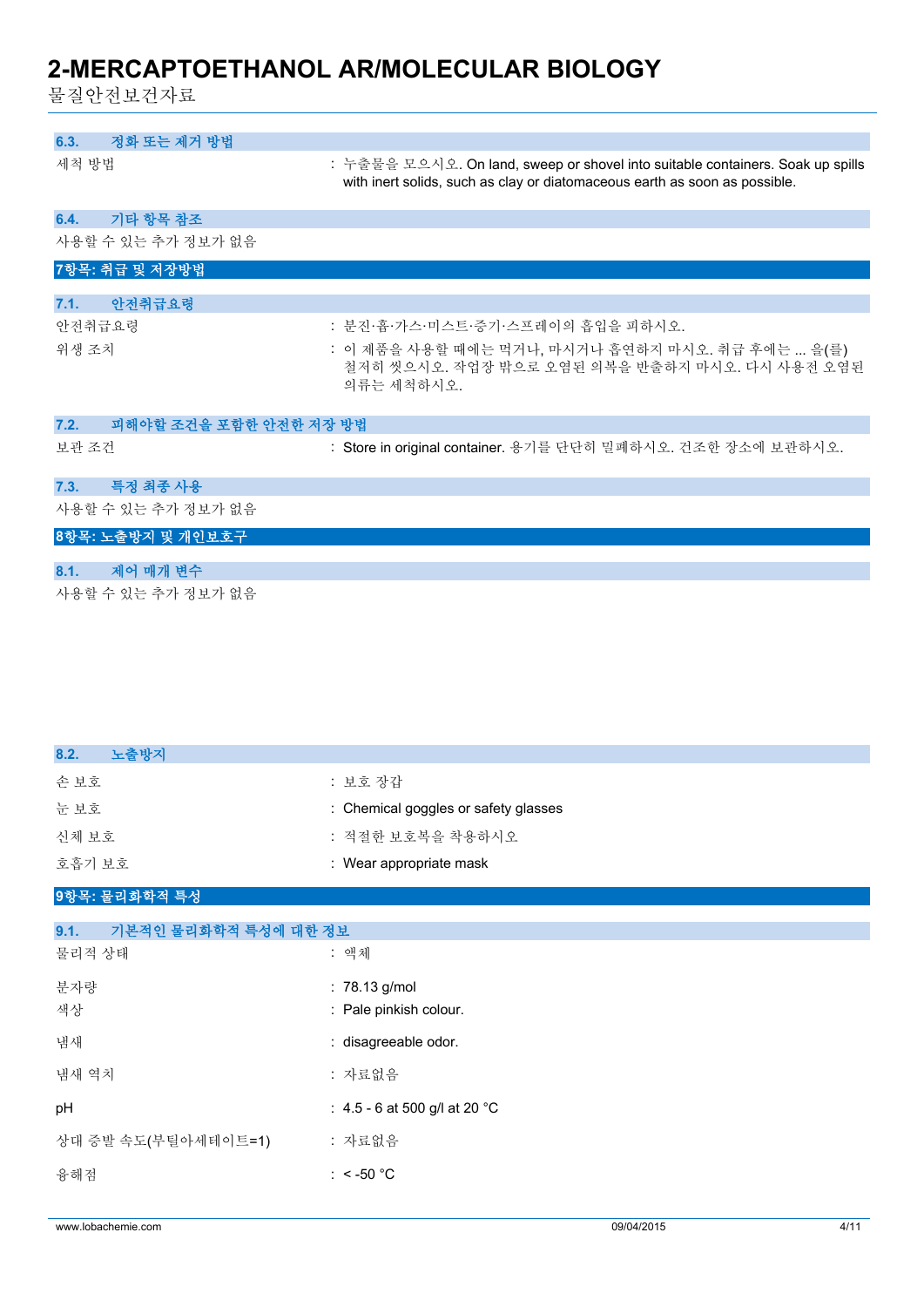물질안전보건자료

| 빙점                 | : 자료없음                        |
|--------------------|-------------------------------|
| 초기 끓는점과 끓는점 범위     | : 157 $\degree$ C             |
| 인화점                | : 68 $^{\circ}$ C             |
| 자연발화온도             | : 295 $^{\circ}$ C            |
| 분해온도               | : 자료없음                        |
| 인화성(고체, 기체)        | : 자료없음                        |
| 증기압                | : 0.76 hPa at 20 $^{\circ}$ C |
| 20°C에서의 상대 증기 밀도   | : 2.7                         |
| 상대 밀도              | : 자료없음                        |
| 비중/밀도              | : $1.114$ g/cm <sup>3</sup>   |
| 용해도                | : 물: Soluble in water         |
| n-옥탄올/물분배계수        | : 0.056                       |
| 점도, 운동학적           | : 자료없음                        |
| 점도, 역학적            | : 자료없음                        |
| 폭발성                | : 자료없음                        |
| 산화성                | : 자료없음                        |
| 인화 또는 폭발 범위의 상한/하한 | $: 0.023 - 0.18$ vol %        |

#### **9.2. 그 밖의 참고사항**

사용할 수 있는 추가 정보가 없음

## **10항목: 안정성 및 반응성**

**10.1. 반응성** 사용할 수 있는 추가 정보가 없음

#### **10.2. 화학적 안정성**

Stable under normal conditions.

#### **10.3. 유해 반응의 가능성**

사용할 수 있는 추가 정보가 없음

### **10.4. 피해야 할 조건**

직사광선. Overheating. Open flame. 열. Sparks.

#### **10.5. 피해야 할 물질**

사용할 수 있는 추가 정보가 없음

#### **10.6. 분해시 생성되는 유해물질**

사용할 수 있는 추가 정보가 없음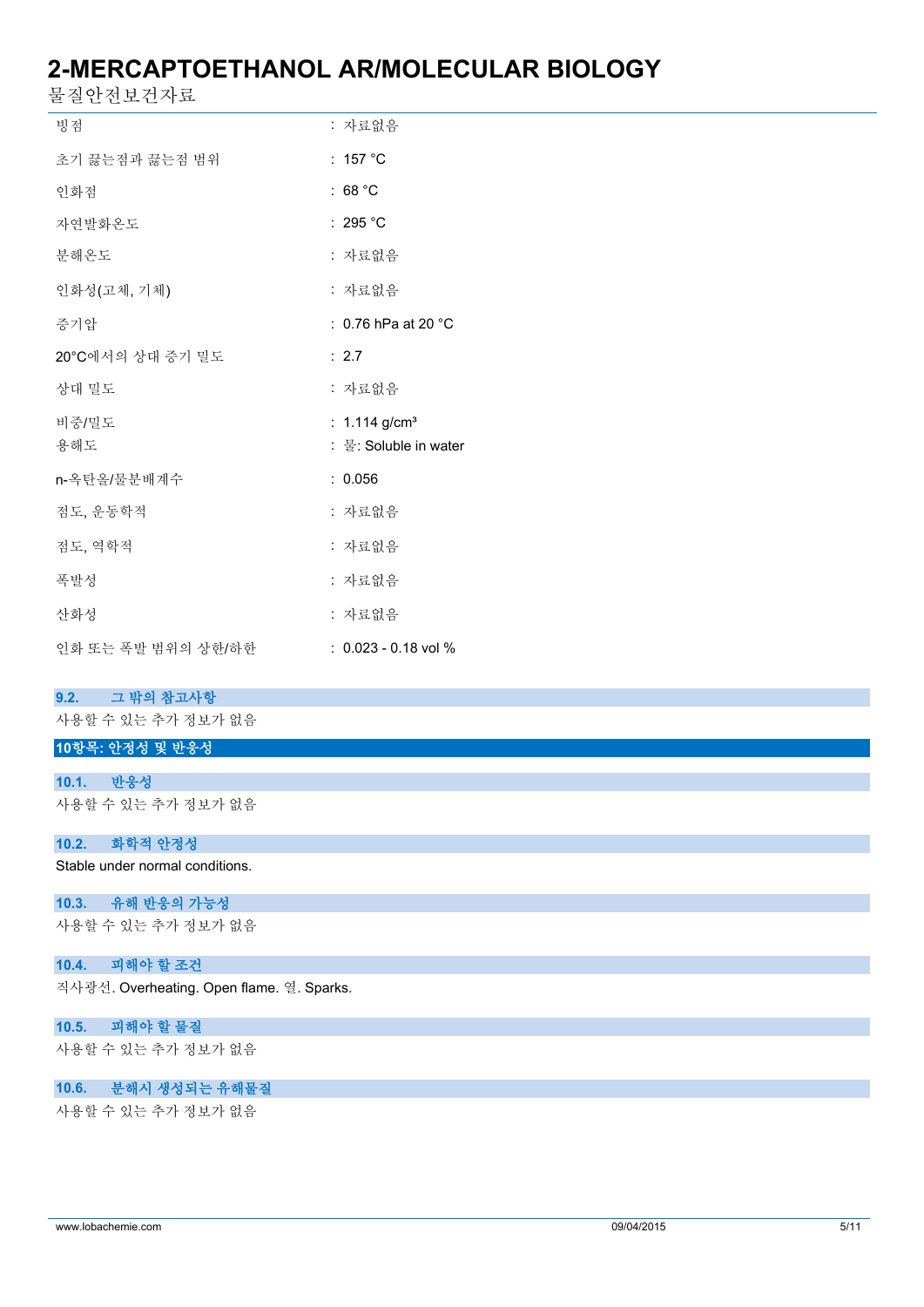물질안전보건자료

## **11항목: 독성에 관한 정보**

| 11.1. 독성에 대한 정보                   |                                                                 |
|-----------------------------------|-----------------------------------------------------------------|
| 급성 독성                             | : 경구: 삼키면 유독함. 경피: 피부와 접촉하면 치명적임. 흡입하면 치명적임.                    |
| 피부 부식성 / 자극성                      | : 피부에 자극을 일으킴.<br>pH: 4.5 - 6 at 500 g/l at 20 °C               |
| 심한 눈손상 또는 자극성                     | : Causes serious eye damage.<br>pH: 4.5 - 6 at 500 g/l at 20 °C |
| 호흡기 또는 피부 과민성                     | : 알레르기성 피부 반응을 일으킬 수 있음.                                        |
| 생식세포 돌연변이 유발성                     | : 분류되지 않음                                                       |
| 발암성                               | : 분류되지 않음                                                       |
| 생식독성                              | : 분류되지 않음                                                       |
| 특정 표적장기 독성 (1회노출) [ ] ] . 분류되지 않음 |                                                                 |
| 특정 표적장기 독성 (반복노출)                 | : 분류되지 않음                                                       |
| 흡인유해성                             | : 분류되지 않음                                                       |

인체 건강에 미치는 잠재적 악성 효과 및 : 삼키면 유독함. 피부와 접촉하면 유독함. 증상

| 12항목: 환경에 미치는 영향 |                            |
|------------------|----------------------------|
|                  |                            |
| 12.1. 독성         |                            |
| 생태학 - 물          | : 장기적 영향에 의해 수생생물에 매우 유독함. |

| 12.2.<br>잔류성 및 분해성                               |                       |  |
|--------------------------------------------------|-----------------------|--|
| 2-MERCAPTOETHANOL AR/MOLECULAR BIOLOGY (60-24-2) |                       |  |
| 잔류성 및 분해성                                        | 환경에 장기적 악영향을 미칠 수 있음. |  |

| 12.3.                                            | 새묵녹주서       |       |
|--------------------------------------------------|-------------|-------|
| 2-MERCAPTOETHANOL AR/MOLECULAR BIOLOGY (60-24-2) |             |       |
|                                                  | n-옥탄올/물분배계수 | 0.056 |

### **12.4. 토양이동성**

사용할 수 있는 추가 정보가 없음

#### **12.5. PBT 및 vPvB 평가 결과**

사용할 수 있는 추가 정보가 없음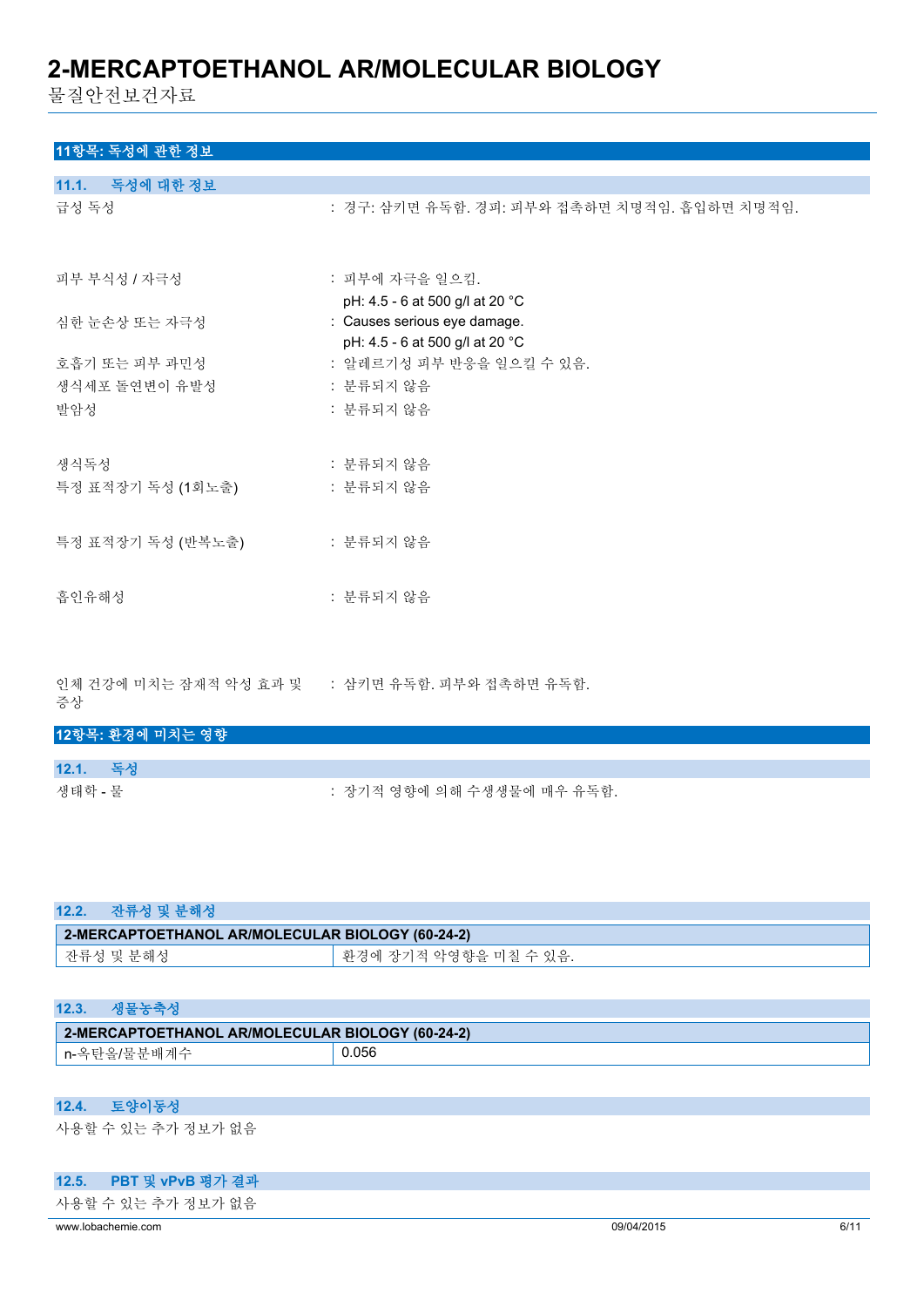물질안전보건자료

| 12.6.<br>기타 유해 영향                             |                                                                                     |
|-----------------------------------------------|-------------------------------------------------------------------------------------|
| 사용할 수 있는 추가 정보가 없음                            |                                                                                     |
| 13항목: 폐기시 주의사항                                |                                                                                     |
| 폐기물 처리법<br>13.1.                              |                                                                                     |
| Product/Packaging disposal<br>recommendations | :  내용물과 용기를 폐기하시오.                                                                  |
| 생태학 - 폐기물                                     | : Hazardous waste due to toxicity.                                                  |
| 14항목: 운송에 필요한 정보                              |                                                                                     |
| ADR / RID / IMDG / IATA / ADN 에 따름            |                                                                                     |
|                                               |                                                                                     |
| 유엔번호(UN No.)<br>14.1.                         |                                                                                     |
| UN-번호(ADR)                                    | : 2966                                                                              |
| UN-번호 (IMDG)                                  | : 2966                                                                              |
| UN-번호(IATA)                                   | : 2966                                                                              |
| UN-번호(ADN)                                    | : 2966                                                                              |
| UN-번호(RID)                                    | : 2966                                                                              |
| 14.2.<br>적정선적명                                |                                                                                     |
| 고유 운송 명칭(ADR)                                 | : THIOGLYCOL                                                                        |
| Proper Shipping Name (IMDG)                   | : THIOGLYCOL                                                                        |
| 고유 운송 명칭(IATA)                                | : THIOGLYCOL                                                                        |
| 고유 운송 명칭(ADN)                                 | : THIOGLYCOL                                                                        |
| 고유 운송 명칭(RID)                                 | : THIOGLYCOL                                                                        |
| Transport document description (ADR)          | : UN 2966 THIOGLYCOL, 6.1, II, (D/E), ENVIRONMENTALLY HAZARDOUS                     |
| 운송 문서 기술 (IMDG)                               | : UN 2966 THIOGLYCOL, 6.1, II, MARINE POLLUTANT/ENVIRONMENTALLY<br><b>HAZARDOUS</b> |
| 운송 문서 기술 (IATA)                               | : UN 2966 THIOGLYCOL, 6.1, II, ENVIRONMENTALLY HAZARDOUS                            |
| 운송 문서 기술 (ADN)                                | : UN 2966 THIOGLYCOL, 6.1, II, ENVIRONMENTALLY HAZARDOUS                            |
| 운송 문서 기술 (RID)                                | : UN 2966 THIOGLYCOL, 6.1, II, ENVIRONMENTALLY HAZARDOUS                            |
| 14.3.<br>운송에서의 위험성 등급                         |                                                                                     |
| <b>ADR</b>                                    |                                                                                     |
| 운송 위험 분류 (ADR)                                | : 6.1                                                                               |
| Danger labels (ADR)                           | : 6.1                                                                               |
|                                               |                                                                                     |

| ×<br>×<br>v |
|-------------|
|-------------|

| 운송 위험 분류 (IMDG)      |  |
|----------------------|--|
| Danger labels (IMDG) |  |

 $: 6.1$  $\therefore$  6.1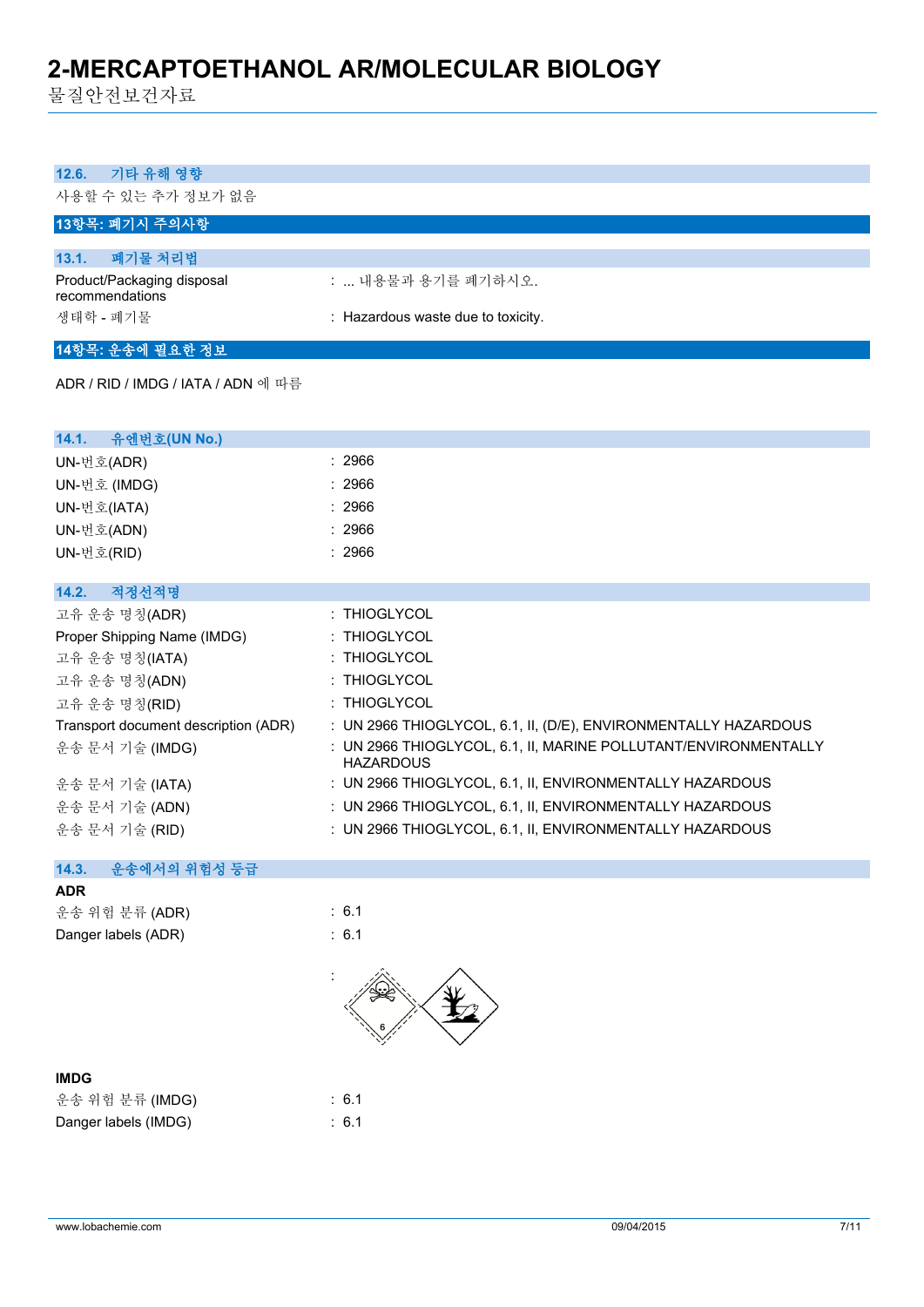물질안전보건자료

**- 내륙 수송**

분류 코드(UN) 2008 - 2009 - 2014 - 2015 - 2016 - 2016 - 2017 - 2018 - 2018 - 2019 - 2018 - 2019 - 2019 - 2018 - 20 일정량(ADR) : 100ml 극소량(ADR) : E4

Packing instructions (ADR) : P001, IBC02

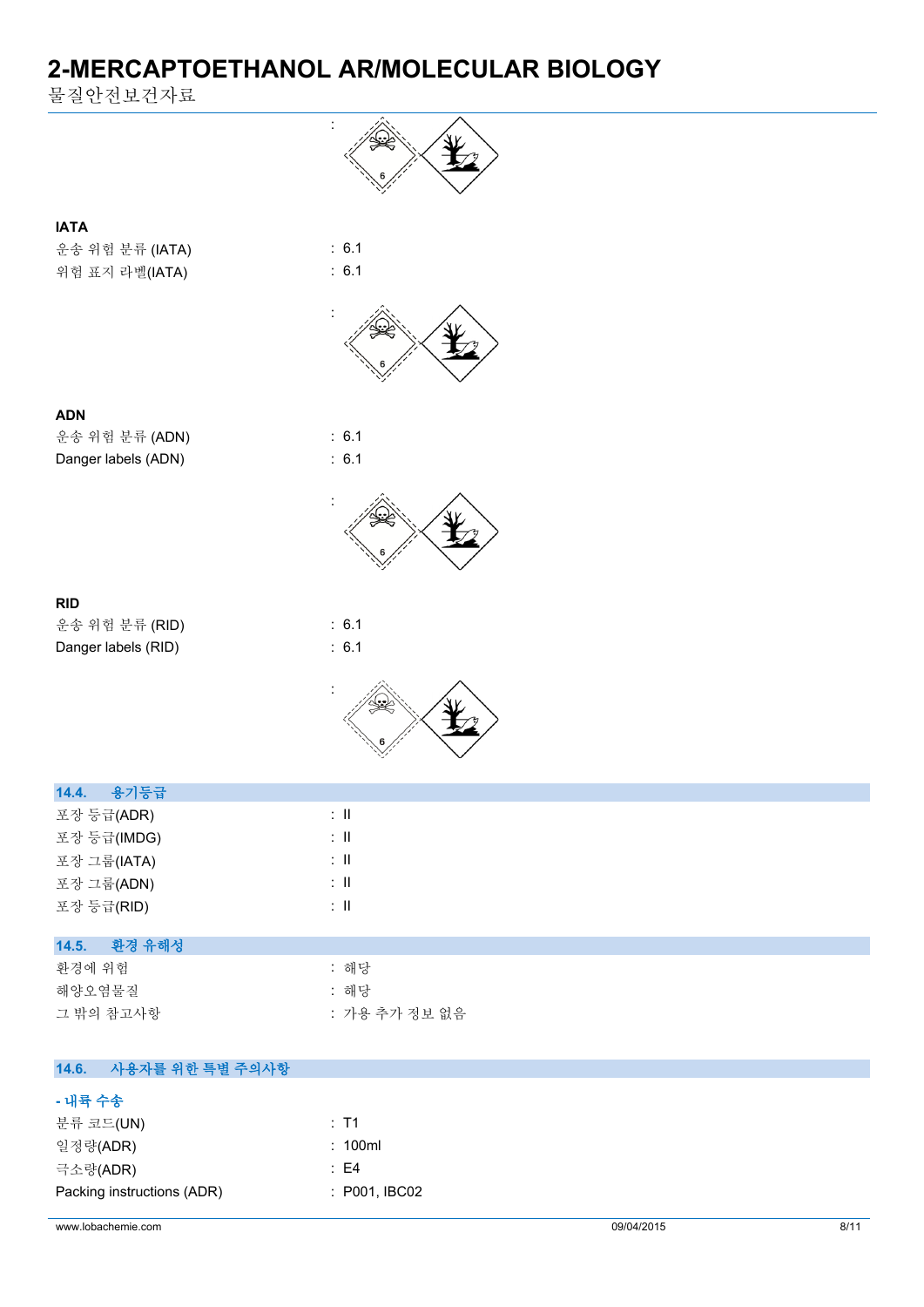물질안전보건자료

| Mixed packing provisions (ADR)                                             | ÷<br><b>MP15</b>   |
|----------------------------------------------------------------------------|--------------------|
| Portable tank and bulk container<br>instructions (ADR)                     | ÷<br>T7            |
| Portable tank and bulk container special<br>provisions (ADR)               | $:$ TP2            |
| Tank code (ADR)                                                            | L4BH               |
| Tank special provisions (ADR)                                              | <b>TU15, TE19</b>  |
| 탱크 수송용 차량                                                                  | AT                 |
| 운송 범주(ADR)                                                                 | : 2                |
| Special provisions for carriage - Loading,<br>unloading and handling (ADR) | : CV13, CV28       |
| Special provisions for carriage - Operation : S9, S19<br>(ADR)             |                    |
| 위험 식별 번호(Kemler 번호)                                                        | 60                 |
| 오렌지 플레이트                                                                   | :                  |
|                                                                            | 60<br>2966         |
|                                                                            |                    |
| 터널 제한 코드 (ADR)                                                             | : D/E              |
| EAC 코드                                                                     | 2X<br>۰.           |
| - 해상 운송                                                                    |                    |
| Limited quantities (IMDG)                                                  | 100 ml             |
| 극소량(IMDG)                                                                  | E4                 |
| Packing instructions (IMDG)                                                | P001<br>÷          |
| IBC packing instructions (IMDG)                                            | IBC02              |
| Tank instructions (IMDG)                                                   | T7                 |
| Tank special provisions (IMDG)                                             | TP <sub>2</sub>    |
| EmS-No. (Fire)                                                             | $: F-A$            |
| EmS-No. (Spillage)                                                         | $S-A$<br>÷.        |
| Stowage category (IMDG)                                                    | A                  |
| MFAG-번호                                                                    | 153                |
|                                                                            |                    |
| - 항공 운송                                                                    | $E = 54$           |
| PCA 예상 수량(IATA)                                                            |                    |
| PCA 제한 수량(IATA)                                                            | : Y641             |
| PCA 제한 수량 최대 순수량(IATA)                                                     | 1 <sub>L</sub>     |
| PCA 포장 지침(IATA)                                                            | : 654              |
| PCA 최대 순수량(IATA)                                                           | : 5L               |
| CAO 포장 지침(IATA)                                                            | :662               |
| CAO 최대 순수량(IATA)                                                           | : 60L              |
| ERG 코드(IATA)                                                               | : 6L               |
| - 국내 수로 운송                                                                 |                    |
| 분류 코드(ADN)                                                                 | : T1               |
| 특별 공급(ADN)                                                                 | :802               |
| 일정량(ADN)                                                                   | $: 100$ ml         |
| 극소량(ADN)                                                                   | : E4               |
| Carriage permitted (ADN)                                                   | : T                |
| Equipment required (ADN)                                                   | $:$ PP, EP, TOX, A |
| Ventilation (ADN)                                                          | : VE02             |
| Number of blue cones/lights (ADN)                                          | $\therefore$ 2     |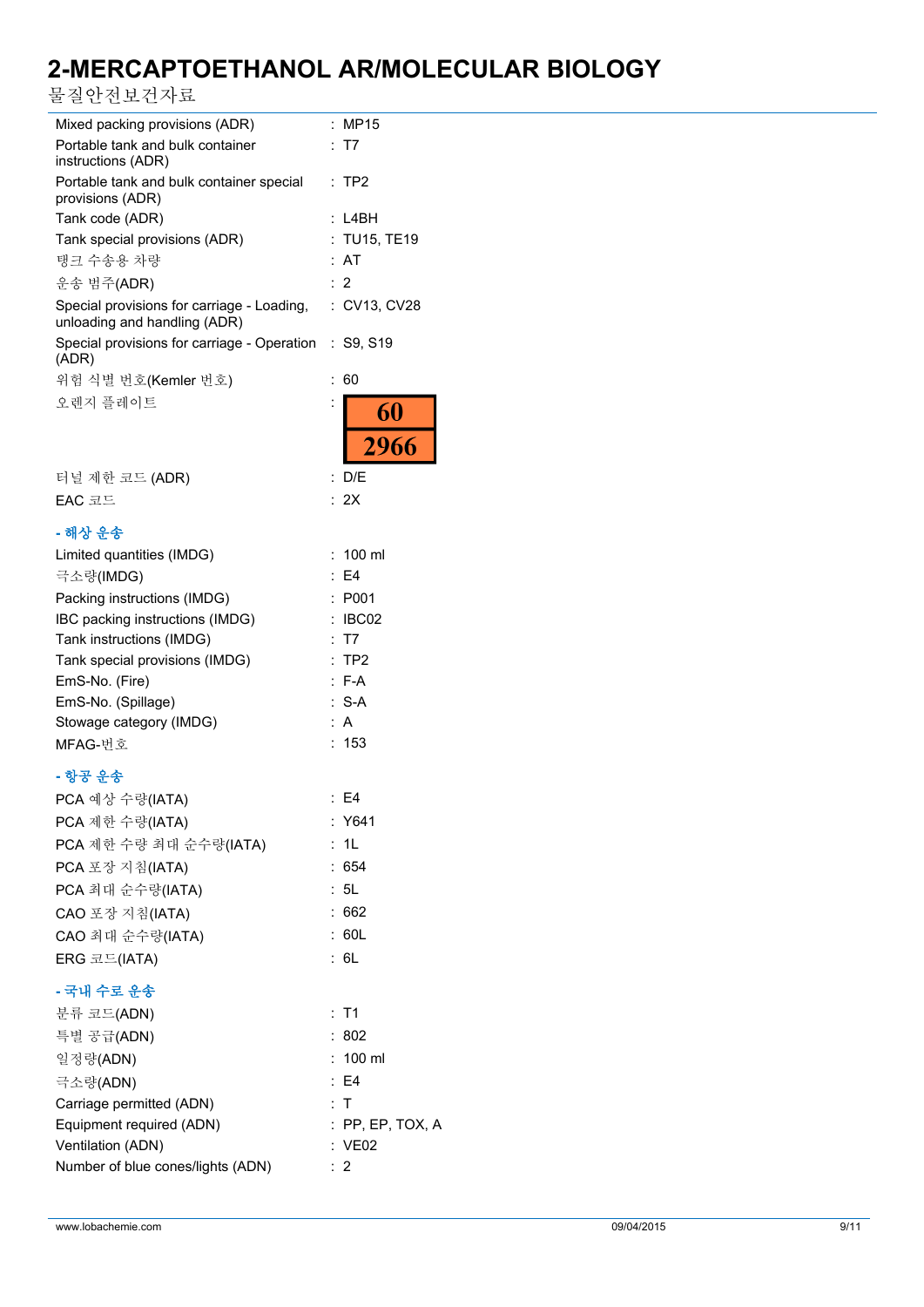물질안전보건자료

| - 철도 수송                                                          |                    |
|------------------------------------------------------------------|--------------------|
| Classification code (RID)                                        | : T1               |
| 한정 수량(RID)                                                       | : 100ml            |
| 극소량(RID)                                                         | : F4               |
| Packing instructions (RID)                                       | : P001, IBC02      |
| Mixed packing provisions (RID)                                   | : MP15             |
| Portable tank and bulk container<br>instructions (RID)           | : T7               |
| Portable tank and bulk container special<br>provisions (RID)     | :TP2               |
| Tank codes for RID tanks (RID)                                   | : L4BH             |
| Special provisions for RID tanks (RID)                           | : TU15             |
| 운송 범주(RID)                                                       | : 2                |
| Special provisions for carriage – Loading<br>and unloading (RID) | : CW13, CW28, CW31 |
| Colis express (express parcels) (RID)                            | : CE5              |
| Hazard identification number (RID)                               | : 60               |
|                                                                  |                    |

#### **14.7. MARPOL 73/78 별첨 II 및 IBC 코드에 따른 대량 운송**

### 해당없음

### **15항목: 법적 규제현황**

#### **15.1. 안전, 보건 및 환경과 관련하여 단일물질 또는 혼합물에 대한 특별 규정/법규**

#### **15.1.1. EU 규정**

REACH의 별첨 XVII 규제사항에 따른 제한 없음 2-MERCAPTOETHANOL AR/MOLECULAR BIOLOGY is not on the REACH Candidate List 2-MERCAPTOETHANOL AR/MOLECULAR BIOLOGY is not on the REACH Annex XIV List

#### **15.1.2. 국가 규정**

## **독일**

| AwSV/VwVwS Annex reference                                                     | : Water hazard class (WGK) 3, strongly hazardous to water (Classification according<br>to VwVwS, Annex 2; WGK No 884)                             |
|--------------------------------------------------------------------------------|---------------------------------------------------------------------------------------------------------------------------------------------------|
| 12th Ordinance Implementing the Federal<br>Immission Control Act - 12. BlmSchV | : 12차 BlmSchV(배출 방지 법령) (심각한 사고에 대한 규정) 미대상                                                                                                       |
| 덴마크                                                                            |                                                                                                                                                   |
| Class for fire hazard                                                          | $\therefore$ Class III-1                                                                                                                          |
| Store unit                                                                     | $: 50$ liter                                                                                                                                      |
| <b>Classification remarks</b>                                                  | : Flammable according to the Danish Ministry of Justice; Emergency management<br>quidelines for the storage of flammable liquids must be followed |
| 덴마크 규정 권장사항                                                                    | : Young people below the age of 18 years are not allowed to use the product                                                                       |
|                                                                                | Pregnant/breastfeeding women working with the product must not be in direct<br>contact with the product                                           |